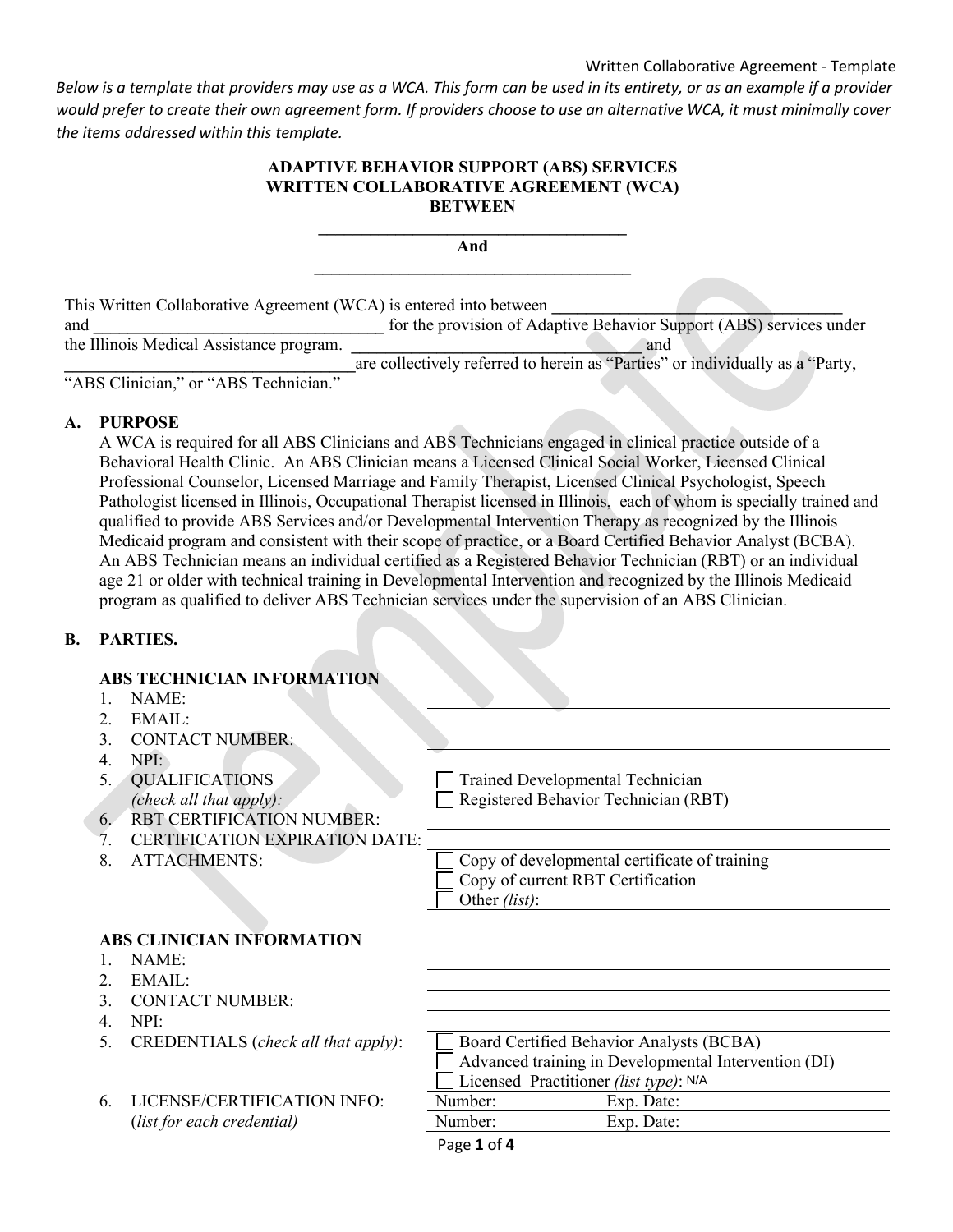7. ATTACHMENTS:  $\bigcap$  Copy of current BCBA Certification Copy of developmental certificate of training Copy of current Licensure Other *(list)*:

# **RELATIONSHIP OF THE PARTIES**

Enter the professional relationship between the Parties (e.g. employee, student intern).

## **C. ABS SERVICE DELIVERY REQUIREMENTS**

- 1. The Parties shall deliver ABS services to customers of the Illinois Medical Assistance Program in accordance with the policies set forth by the Illinois Department of Healthcare and Family Services (HFS). ABS services are to be delivered by a team trained and/or credentialed in the delivery of Applied Behavior Analysis (ABA) or Developmental Intervention (DI). ABS teams must minimally be comprised of one ABS Clinician and one ABS Technician.
- 2. The ABS Clinician must provide supervision to the ABS Technician for a minimum of five percent (5%) of all direct ABS services provided. Supervision activities shall include, at a minimum, two face-to-face, realtime contacts per month in the form of the following activities:
	- a. Observing, providing behavioral skills training, and delivering performance feedback to the ABS Technician;
	- b. Modeling clinical, technical, and professional skills and behavior;
	- c. Guiding the development of problem-solving and decision-making with the ABS Technician;
	- d. Reviewing clinical documentation (e.g., daily progress notes, data sheets) with the ABS Technician; and,
	- e. Overseeing and evaluating the effects of behavior analytic service delivery.

## **D. SCOPE OF COLLABORATIVE AGREEMENT**

- 1. The parties shall be available to each other for consultation either on site or by electronic access including but not limited to telephone, facsimile and email.
- 2. A representative sample of patient records shall be reviewed by the ABS Clinician every three months to evaluate that the ABS Technician service delivery is congruent with the ABS Services. Summarized results of this review will be signed by both parties and shall be maintained in the ABS Clinician's practice site for possible regulatory agency review.
- 3. Disagreement between the ABS Clinician and the ABS Technician regarding a customer's ABS Services that falls within the scope of practice of both Parties will be resolved by a consensus agreement in accordance with current ABS Services or Applied Behavior Analysis literature consultation. In case of disagreements that cannot be resolved in this manner, the ABS Clinician's opinion will prevail.
- 4. Additional Terms (reserved).